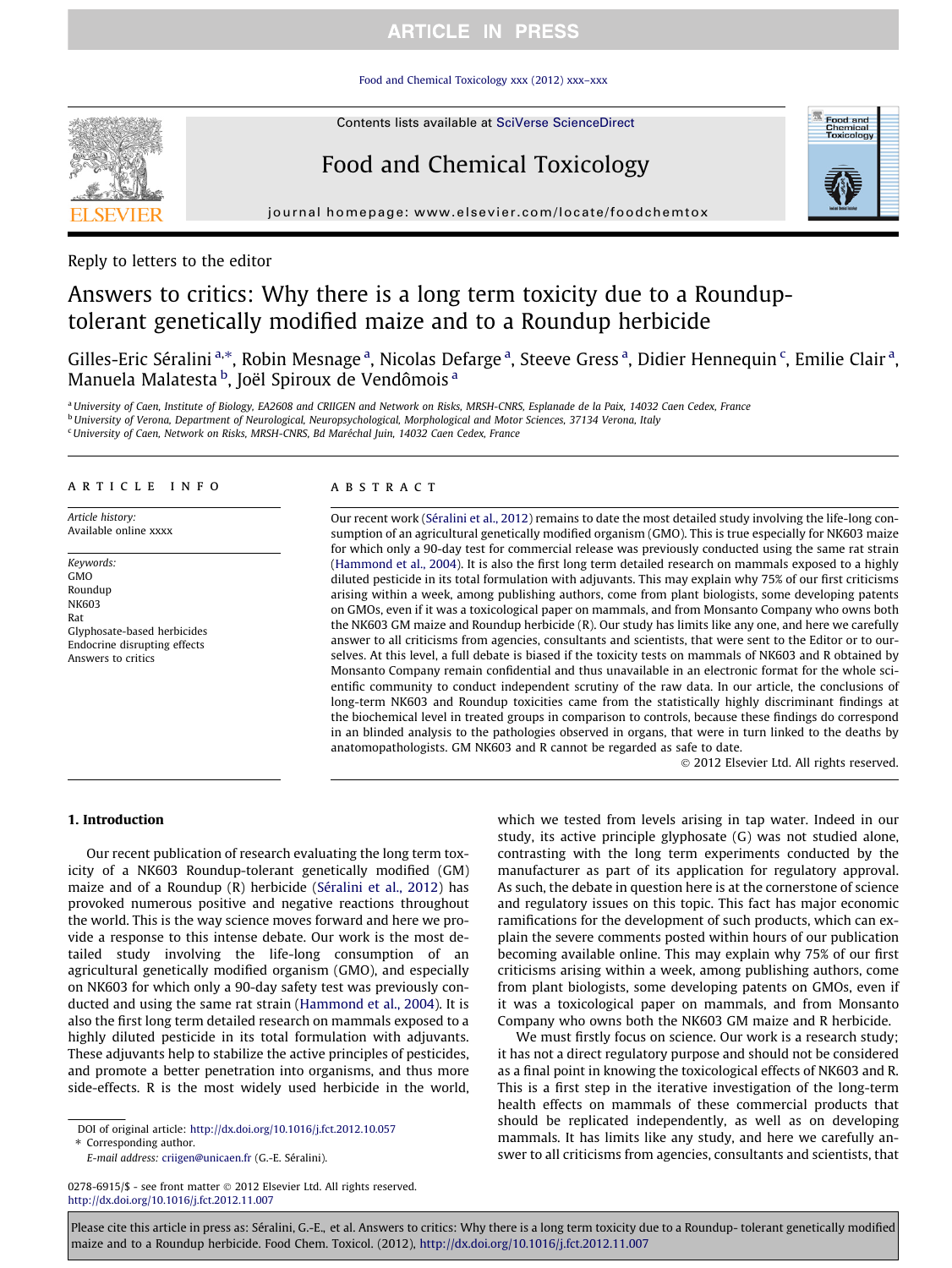were sent to the Editor of Food & Chemical Toxicology or to ourselves. These challenged our results and the validity of our protocol, some letters even requested the withdrawal of the publication from the journal. All remarks and answers are summarized in [Table 1](#page-2-0) and with some explanatory details given below.

At this level, a full debate is biased if the toxicity tests on mammals of NK603 and R obtained by Monsanto Company remain confidential and thus unavailable for the scientific community to conduct independent scrutiny of their raw data. This is why, after several exchanges, we requested again from the European Food Safety Agency (EFSA) on September 20th and October 18th 2012 the release on a public website of the raw data on health risks on the basis of which commercialization of these products was granted, in particular results from the longest study of NK603 and Roundup on mammals [\(Hammond et al., 2004](#page-6-0)). We ask for a free and transparent exchange of scientific findings, mainly when these are related to public health and environmental risks ([Schre](#page-7-0)[ider et al., 2010](#page-7-0)). Examination of industry raw data previously evidenced divergence of regulatory decisions from scientific evidence underestimating toxicological features of G ([Antoniou et al., 2012\)](#page-6-0). We recall that the tests on rats are usually considered as a model for mammalian health before clinical trials (for example for pharmaceuticals) or for a direct market release (for novel food and feed, pesticides or chemicals). Moreover, tests on rats are also models for environmental risk assessment, since they are models for other wildlife mammals. The public release of these raw data will reveal if significant differences observed between test and control groups in both studies are coherent and if the statistics are of sufficient power in both cases, thereby allowing the design of appropriate follow-up experiments by others, perhaps through a publically discussed and agreed protocol.

### 2. Relevance of the scientific context

Some remarks emphasize a lack of context, claiming that the study was performed for non-scientific reasons. The establishment of this protocol was however the consequence of an intense debate about the biological relevance of numerous statistically significant differences compared to controls revealed and admitted to in 90 day feeding studies with agricultural GMOs ([Spiroux de Vendomois](#page-7-0) [et al., 2010\)](#page-7-0). This is highly controversial, with companies and regulatory agencies having refuted findings, which were validated by a peer reviewed process in international journals [\(EFSA, 2007;](#page-6-0) [Séralini et al., 2007\)](#page-6-0). Indeed, regulatory agencies such as EFSA appear to have their own criteria to judge the biological relevance of research findings ([Doull et al., 2007\)](#page-6-0), which is markedly at odds with some recent knowledge. This includes cases of sex specific non-linear endocrine disruptions, which were not admitted to as valid at a regulatory level although accepted at a scientific research level [\(Myers et al., 2009b](#page-7-0)). In order to overcome the divergence in biological interpretation of early signs of toxicity in blood biochemistry for GMOs, one solution was to prolong 90-day feeding tests to chronic periods. We therefore chose the R tolerant NK603 GM maize because R tolerance is the trait present in approximately 80% of agricultural GMOs [\(James, 2011](#page-6-0)) and because statistical differences in the 90-day feeding trial with this maize were admitted to by both the petitioner and regulatory agencies ([EFSA, 2009](#page-6-0)).

## 3. Originality and limits of the experimental design

Due to the economic and regulatory issues of this topic, it is not surprising that our research study was confounded with pre-commercial regulatory assessments. This is why the most common criticism questions the following of Organization for Economic Co-operation and Development (OECD) guidelines. However, no guidelines exist for GMO toxicity studies in vivo, which are still not mandatory. Published reviews have confirmed that most of the studies conducted to date did not follow specific guidelines or were contradictory [\(Domingo, 2007; Domingo and Giné Bordon](#page-6-0)[aba, 2011\)](#page-6-0). We compared our design (Table 1 of [Séralini et al.,](#page-7-0) [2012\)](#page-7-0) to [Hammond et al. \(2004\)](#page-6-0) inspired from OECD guideline 408 for chemicals. We have replicated, extended and thus improved the experiments conducted by Hammond and colleagues ([Hammond et al., 2004](#page-6-0)) by measuring outcomes from 3 instead of 2 feed doses and more crucially for a period 8 times longer in duration (90-days vs 2 years), with 11 blood and urine measures of around 50 parameters, 34 organs instead of 17, etc., in order to ascertain if the statistical findings (observed at 90 days; [Ham](#page-6-0)[mond et al., 2004\)](#page-6-0), were biologically relevant or not in the long term. We thus biochemically measured 10 rats per sex per group as performed by Monsanto. Even for a study of up to two years, we had no reason to monitor biochemical effects on more than 10 animals per sex per group as this is the number recommended in OECD guideline 452 for chronic toxicity testing (OECD 1981 was in application when the study started in 2008), even if 20 animals per group or more are possible.

The purpose of the addition of R treated groups was not to assess R long term carcinogenesis, which needs to follow OECD 453 guideline with at least 50 rats per sex per group (even if 10 rats are then still measured at a biochemical level). The aim of our study was to test R under similar conditions to the GM maize in order to try and understand if residues of R in the feed could explain the possible pathologies that may arise. There were two main potential sources of harm tested in our study: (i) effects from the GM maize itself, treated or not with R, and (ii) herbicide residues alone in drinking water, using 3 doses for each treatment. We recall that the initial investigation published by Hammond and colleagues ([Hammond et al., 2004](#page-6-0)) used 2 doses for each treatment group despite that fact that 3 doses are recommended by OECD guideline 408, which they reported to have followed.

In addition, one of the criteria for biological relevance employed by Monsanto and other critics of our study is the linearity or lack thereof in response to the dose. Such a dose–response relationship cannot be claimed from a trial using only 2 doses of test material as employed in the initial NK603 assessment ([Hammond et al., 2004\)](#page-6-0). We therefore find it surprising that the relevance of Monsanto's and the agencies' conclusion of safety was not challenged due to such protocol insufficiencies. A recent review of the literature is often cited as a proof of the safety of GMO consumption on a longterm basis ([Snell et al., 2012\)](#page-7-0). However, of the 24 studies they evaluated, only 2 are long-term on rodents, since a 2 year feeding period with pigs or cows do not constitute a life-long experiments. The 2 rodent studies quoted by Snell and colleagues are from [Sakamoto](#page-7-0) [et al. \(2008\)](#page-7-0) where not all rats fed transgenic soy were analyzed, and [Malatesta et al. \(2008a\)](#page-6-0) in mice fed again GM soy, which showed at an electronic microscopy level effects of this product on hepatic function. Moreover, of the 24 studies cited, 16 did not mention the use of the closest isogenic non-GM line as a control, many did not describe the methods in detail, and contained additional deficiencies [\(Snell et al., 2012](#page-7-0)). However, all these studies were accepted as proof of safety regardless of the inadequacies highlighted here. It would appear that conclusions of safety seem to need fewer requirements than conclusions of toxicity. However, scientifically it is easier to conclude an outcome of toxicity than safety. This was not the first time regulatory agencies used such double standards to minimize independent research findings in regard to industry findings [\(Hilbeck et al., 2012; Myers et al., 2009a\)](#page-6-0). Our control groups were also questioned and this needs some clarification. Some claimed that controls are lacking for all 4 test groups (GMO+R and GMO alone at 11% and 22%). We compared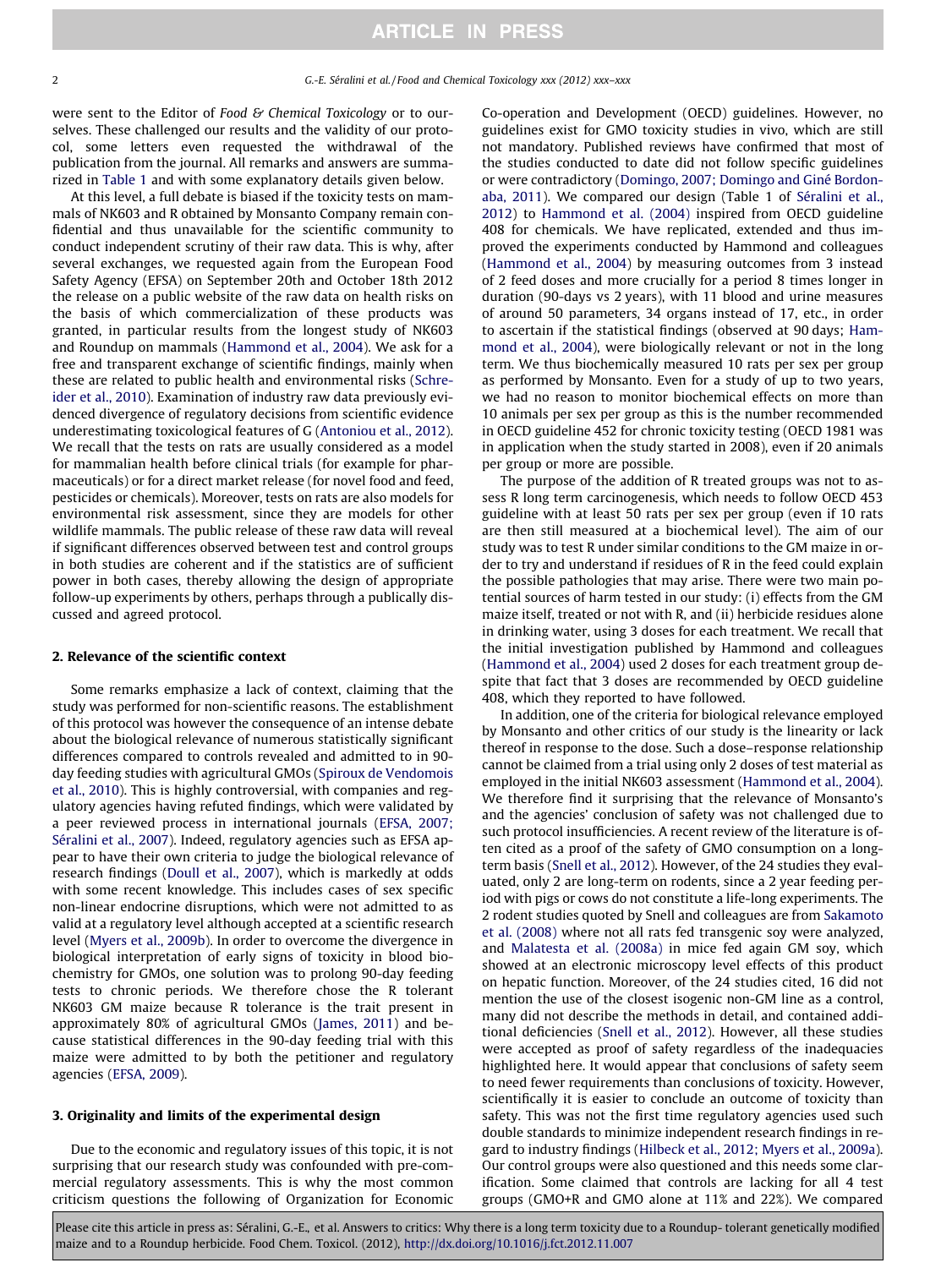# G.-E. Séralini et al. / Food and Chemical Toxicology xxx (2012) xxx–xxx 3

## <span id="page-2-0"></span>Table 1

Summary of criticisms and responses on Séralini et al. long-term NK603 GM maize and Roundup toxicity rat study.

| Criticisms                                                                                                                                                                                                                                  |                                                                                                                                                                                                                                                                                                                                                                                                                                                                                                                                                                                |
|---------------------------------------------------------------------------------------------------------------------------------------------------------------------------------------------------------------------------------------------|--------------------------------------------------------------------------------------------------------------------------------------------------------------------------------------------------------------------------------------------------------------------------------------------------------------------------------------------------------------------------------------------------------------------------------------------------------------------------------------------------------------------------------------------------------------------------------|
|                                                                                                                                                                                                                                             | Answers                                                                                                                                                                                                                                                                                                                                                                                                                                                                                                                                                                        |
| Relevance of the scientific context<br>No scientific context                                                                                                                                                                                | This study addresses biological interpretations of early signs of toxicity in                                                                                                                                                                                                                                                                                                                                                                                                                                                                                                  |
| OECD guidelines not respected                                                                                                                                                                                                               | biochemistry after 90-day feeding trials (Spiroux de Vendomois et al., 2010)<br>No guidelines exist for GMO animal studies. Protocol based and adapted from                                                                                                                                                                                                                                                                                                                                                                                                                    |
| Protocol not adapted to tumor findings<br>GLP violation because of amendments                                                                                                                                                               | OECD 408 and 452<br>This is not a carcinogenesis study, but a long term full toxicological study<br>Research protocols not adapted to GLP agreement because of amendments. The                                                                                                                                                                                                                                                                                                                                                                                                 |
| History of flaw by the authors which are not toxicologists. Previous studies of the<br>group rejected                                                                                                                                       | experiment was conducted under a GLP environment and conditions<br>More than 26 international scientific peer reviewed papers by the team with the<br>lead author on the topic in the last 5 years, and 11 in toxicological journals on the<br>same period only in PubMed. One author, Malatesta, has also published on GMO/<br>pesticide health risks. None of the papers was considered as flawed by the                                                                                                                                                                     |
|                                                                                                                                                                                                                                             | scientific community. Regulatory agencies or Monsanto are not scientific peer<br>reviewed journal systems                                                                                                                                                                                                                                                                                                                                                                                                                                                                      |
| Lack of signs in 90 days                                                                                                                                                                                                                    | Statistical differences in biochemical parameters of liver and kidney function<br>recognized by both industry and agencies                                                                                                                                                                                                                                                                                                                                                                                                                                                     |
| Not the first long term study                                                                                                                                                                                                               | First chronic investigation with NK603 GM maize; others of two years in farm<br>animals are not over the entire lifespan; the most detailed study for all agricultural<br>GMOs and a formulated pesticide                                                                                                                                                                                                                                                                                                                                                                      |
| Originality and limits of the experimental design<br>Choice of the rat strain (sensitivity to mammary tumors and nephropathies in<br>males)                                                                                                 | Necessity to have sensitive strains, recommended by the US National Toxicology<br>Program (King-Herbert et al. 2010). Rats and mice have been preferred<br>experimental models because of their susceptibility to tumor induction (OECD                                                                                                                                                                                                                                                                                                                                        |
| Number of rats per group                                                                                                                                                                                                                    | guidelines) Relevant comparisons to controls in this work<br>OECD 408 (90-day toxicity study) 10 animals per group OECD 452 (Chronic<br>toxicity study) 20 animals per group but at least 10 animals per group are studied<br>for hematological and clinical biochemical function                                                                                                                                                                                                                                                                                              |
| Missing data: diet composition and process, PCR analysis of batches, contaminants<br>(mycotoxins, pesticides), storage (R in water, BPA, feed), isogenic line, culture<br>conditions                                                        | Normally included in GLP environment studies. No possibility to detail all these<br>data in this scientific study in this journal - in process of publication. Diet<br>equilibrated for substantial equivalence between GMO and the closest isogenic<br>line and other compounds. Other points detailed in the text                                                                                                                                                                                                                                                            |
| No blinding, not the knowledge to interpret tumors, no morphometric analyses, no<br>use of PETO codes, no classification                                                                                                                    | Independent and blinded analysis by GLP performed by professional regulatory<br>anatomopathologists. Nature of most frequent tumors in Fig. 3 legend and results.<br>A professional report for each rat indicates the cause of mortality                                                                                                                                                                                                                                                                                                                                       |
| R formulations are different                                                                                                                                                                                                                | Depends on the country                                                                                                                                                                                                                                                                                                                                                                                                                                                                                                                                                         |
| Controls not sufficient (number of rats per group, 4 groups 11 and 22%, no drinking<br>water control group)                                                                                                                                 | Number of rats approved in guidelines, best in the world at this level of details for<br>these products. All the animals have eaten 33% of maize and substantially                                                                                                                                                                                                                                                                                                                                                                                                             |
| No reference groups, no lab historical data                                                                                                                                                                                                 | equivalent diets. Only R treated rats had received R in water<br>Reference groups add irrelevant variability with non-substantially equivalent<br>diets; historical data contain diets not controlled for pesticides and GMOs, thus                                                                                                                                                                                                                                                                                                                                            |
| Ad Libitum feeding<br>Diurnal variations                                                                                                                                                                                                    | not relevant<br>In accordance to guidelines and usual practices<br>All samplings were taken at the same time                                                                                                                                                                                                                                                                                                                                                                                                                                                                   |
| Focus on statistics<br>Not enough statistical power<br>No Kaplan Meier's curves<br>Variability expected by chance<br>Only raw data in Figs. 1-3 and Table 2<br>No means and standard deviations in Table 3                                  | Statistics do not tell the truth, but may help in understanding results. The<br>biological interpretations and the crossing of methodologies are the key. Enough<br>and high statistical power for OPLS-DA, and this is why raw data only were<br>presented in Figs. 1 and 2 and Table 2; no statistical power of Kaplan Meier's<br>analyses for a conclusion demonstrating effects or no effects.<br>OPLS-DA is not a method to compare mean differences which were presented for<br>understanding of biochemical measurements with highly discriminant parameters<br>in bold |
| Pertinence of the results<br>Missing data (Behavioral studies, ophthalmology, microbiology in feces and in<br>infectious nodules, G in tissues, body and organ weights, feed and water<br>consumptions, transgene in tissues, time effects) | All measures cannot be presented in one paper and will be the subject of other<br>publications. The other analyses are not relevant for the conclusions presented                                                                                                                                                                                                                                                                                                                                                                                                              |
| No isoflavones in maize                                                                                                                                                                                                                     | Testing the diets for phytoestrogens is relevant because the equilibrated diet (non-<br>GM) contains other components                                                                                                                                                                                                                                                                                                                                                                                                                                                          |
| Phenolic acids in the normal range                                                                                                                                                                                                          | Used as biomarkers indicative of change in the metabolism of the GMO. This does<br>not exclude the presence of unknown toxic compounds                                                                                                                                                                                                                                                                                                                                                                                                                                         |
| No incidence / severity Lack of histopathology data                                                                                                                                                                                         | Taken into account as indicated in the legend of Table 2 which consists in a<br>summary of the most relevant data                                                                                                                                                                                                                                                                                                                                                                                                                                                              |
| Endocrine disruption not sufficiently supported                                                                                                                                                                                             | Convergent body of evidence stemming from mammary tumors, pituitary<br>dysfunctions, histopathology and sex hormone biochemistry                                                                                                                                                                                                                                                                                                                                                                                                                                               |
| Wilm's tumors are only of genetic origin                                                                                                                                                                                                    | Promotion by pesticide exposure is plausible and as evidenced by gestational<br>exposure described in the literature                                                                                                                                                                                                                                                                                                                                                                                                                                                           |
| Feeding state explains glycogen in electron microscopy<br>Pictures of control rat not shown                                                                                                                                                 | No difference in feed consumption; experience in the domain by M. Malatesta<br>Rats representative of each group shown, controls do not present tumors in<br>majority during the experiment, pictures non necessary                                                                                                                                                                                                                                                                                                                                                            |
| Discussion: findings in regard with the contradictory hypotheses<br>R is not a sex endocrine disruptor                                                                                                                                      | This is still true at a regulatory but not at a scientific research level. R endocrine<br>disrupting properties are described in vivo and in vitro (references in the text).                                                                                                                                                                                                                                                                                                                                                                                                   |

(continued on next page)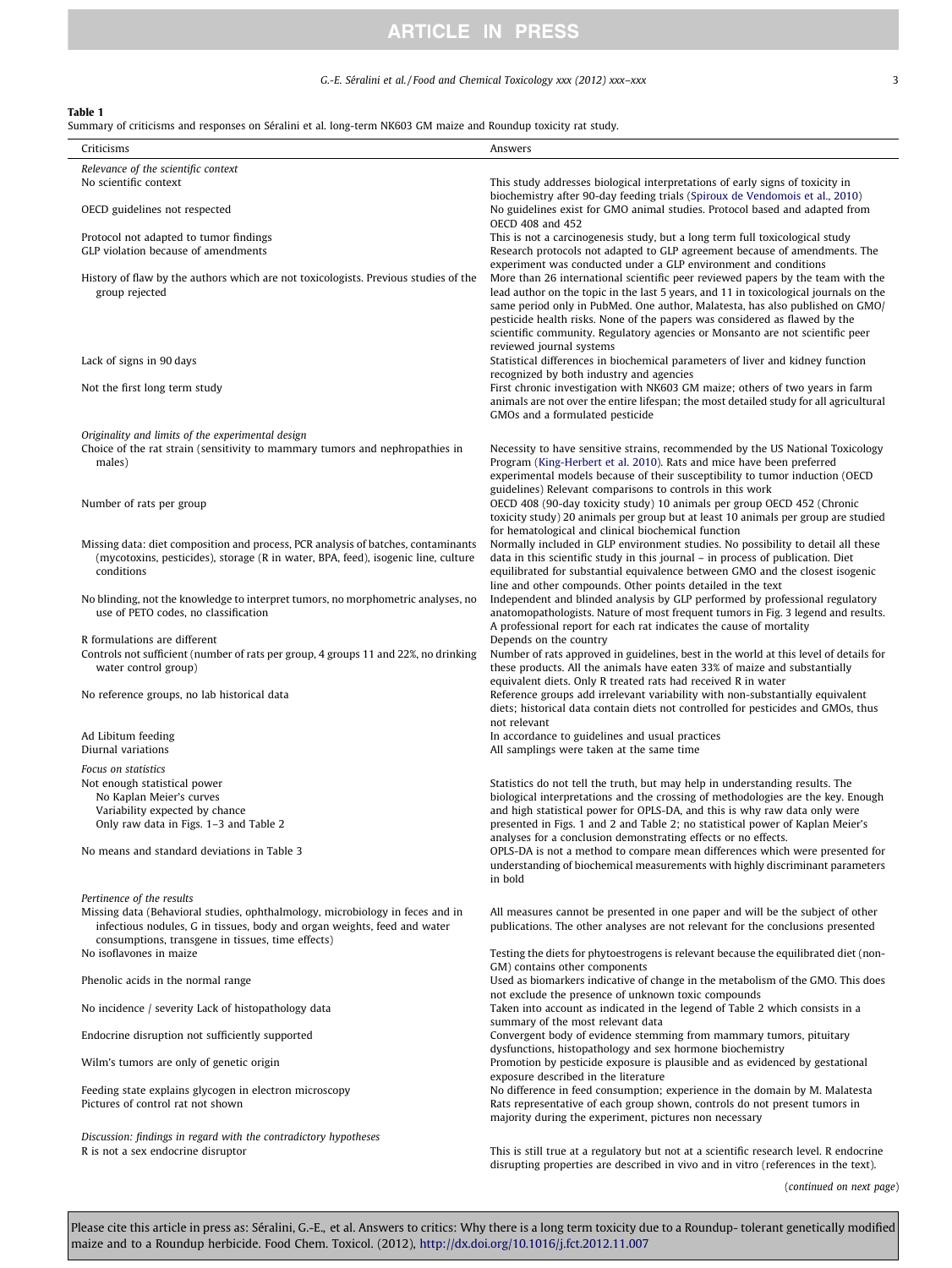#### 4 G.-E. Séralini et al. / Food and Chemical Toxicology xxx (2012) xxx–xxx

Table 1 (continued)

| Criticisms                                                                         | Answers                                                                                                                                                            |
|------------------------------------------------------------------------------------|--------------------------------------------------------------------------------------------------------------------------------------------------------------------|
|                                                                                    | Regulatory classification should be in process                                                                                                                     |
| G is not toxic in two-year tests                                                   | G is never used alone in agriculture, but in formulations with G far more toxic than                                                                               |
|                                                                                    | G alone: G tests are not relevant, we used R                                                                                                                       |
| G is close in structure to amino acids and surfactant exposure is as soap exposure | This is not supported by the scientific literature; the structural and activity                                                                                    |
|                                                                                    | comparisons are not scientifically relevant to predict with certainty toxicological                                                                                |
|                                                                                    | effects or safety                                                                                                                                                  |
| No effects on farm animals and in human population of the USA                      | No epidemiology, no life-long experimental studies; farms animals are generally<br>killed too young to show development of long term diseases. No traceability and |
|                                                                                    | labeling of GMOs in USA, no epidemiological survey can be performed                                                                                                |
| Sakamoto et al. 2008 not reported                                                  | This study does not use the same GMO (soy vs maize) and neither the same strain                                                                                    |
|                                                                                    | of rat. No effect for GM soy in F344 rats is claimed but does not imply the same for                                                                               |
|                                                                                    | NK603 GM maize in SD rats                                                                                                                                          |
| Raw data expected for our study                                                    | Raw data also expected for regulatory accepted tests for this GMO and this                                                                                         |
|                                                                                    | pesticide to scientifically discuss details                                                                                                                        |
| Ethical issues and deontology                                                      |                                                                                                                                                                    |
| Maize illicitly grown                                                              | Not at all; grown and imported with appropriate authorizations                                                                                                     |
| Animal welfare problems, a veterinarian would not authorize such tumor             | The work follows GLP conditions. All rats followed by veterinarians on the site,                                                                                   |
| development                                                                        | applying the rules of the ethical committee and guidelines                                                                                                         |
| Conflicts of interests<br>Role of funders                                          | No conflict for us. Conflicts of interests for companies testing their own products                                                                                |
|                                                                                    | See acknowledgments, funders identified. No interference in study or results;<br>confidential up to the embargo                                                    |
| Publication released before for journalists                                        | Everything was released on the same day (September 19th), in accordance with                                                                                       |
|                                                                                    | the conditions set by the FCT editorial board.                                                                                                                     |
| Confidentiality agreement unusual                                                  | The confidentiality of the work is a usual practice before embargo                                                                                                 |
| The authors should alert agencies from the end of experiment instead of waiting    | The publication and reviewing of the work is the guarantee of quality with no                                                                                      |
| for a publication                                                                  | interference                                                                                                                                                       |

all treated groups to the control group containing 33% of the closest available isogenic maize, as all diets were equilibrated to 33% maize; that is, for example the 11% GM maize diet was supplemented with non-GM control maize to reach 33%. More accurately the closest available isogenic line was the DKC2675 variety compared to the DKC2978 GM maize (NK603). Regulatory agencies also questioned the conditions under which the maize was grown. One R treatment was applied 4 months before harvest. Fungicides were applied similarly. We were unable to use the same R formulation in the field (Canada) and in the drinking water of the rats (France) because authorized formulations vary between nations. The diet was nutritionally equilibrated from substantially equivalent maize and was then checked by PCR for GMO content. A major concern was the potential presence of mycotoxins. Fumonisin B1 and B2, zearalenone, deoxynivalenol (DON), nivalenol, 3-acetyl-DON, 15-acetyl-DON, fusarenone X, T2 toxin, HT2 toxin and diacetoxyscirpenol were all under recommended limits in food/feed used in this study. We did not present details of each of these substances when no particular changes affecting the understanding of the results were noticed.

As a research protocol, Good Laboratory Practice (GLP, [OECD,](#page-7-0) [1997;](#page-7-0) 2004/10/EC regulation) was followed, meaning that housing conditions, manufacturing process, diet composition and storage, stability of solutions and dietary contaminants were assessed by approved laboratories. Anatomopathology was performed in a blind manner (without knowing the treatments) by professional anatomopathologists approved for regulatory purposes. An electronic chip was inserted in each rat for identification. However, the technicians employed for the care and sampling of the animals did not know either the nature of the diets or the drinking water prepared independently, or which was the control group. The cages housing the animals were moved within holding rooms regularly and similarly for all animals. The blood (1 mL) and urine samples were coded and the measurement of biochemical parameters also blind, as were the decisions of euthanasia to avoid suffering in accordance with precise regulatory ethical rules (hemorrhages, impossibility to drink and eat, large tumors over 25% body weight because they provoke mortality). All the animals were monitored

during the experiment by professional veterinarians. The statistical analysis was also undertaken on coded groups. However, we have made research amendments adding additional analyses (tissue and biochemical parameters) adapted to the findings in order to improve the understanding of the pathologies, thus we are only in a GLP environment. Generally, it is standard practice that a regulatory agency does not take note of research studies because they are not conducted under GLP conditions [\(Myers et al., 2009a](#page-7-0)). By its very nature, a research protocol is rarely compatible with GLP agreements. GLP agreement is a good tool to normalize regulatory assessment but research studies need a greater degree of freedom, in test protocols, models, etc.

# 4. Rat strain

We would like to explain the choice of the strain of rat. This is another redundant remark made by critics of our study design. We recall that OECD norms (408, 452 and 453) are not prescriptive for the strain of rat to be used. Sprague Dawley (SD) rats are subject to spontaneous neoplasms and this property is supposed to invalidate them being used as a model for carcinogenesis. However, on the contrary, the fact that the SD strain develops tumors, hence has led to it is preferentially used by some agencies such as for the National Toxicology Program using it for 2-year carcinogenicity and other long-term studies [\(King-Herbert et al., 2010](#page-6-0)). Indeed, it would be a non-sense to study pathologies in a strain insensitive to tumor formation. Long-term OECD guideline 452 even states that rats and mice have been preferred as experimental model systems because of their susceptibility to tumor induction. The same reasoning is used for chronic progressive nephropathies (CPN) developed by SD rats. The fact that the strain developed spontaneous CPN with age [\(Hard and Khan, 2004\)](#page-6-0) does not invalidate the model as we looked at the difference in the chronology, age, number and severity of CPN in comparison to controls.

To assess the biological relevance of results, many authors make comparisons with historical data of control rats, either within the laboratory or the breeding company from which animals are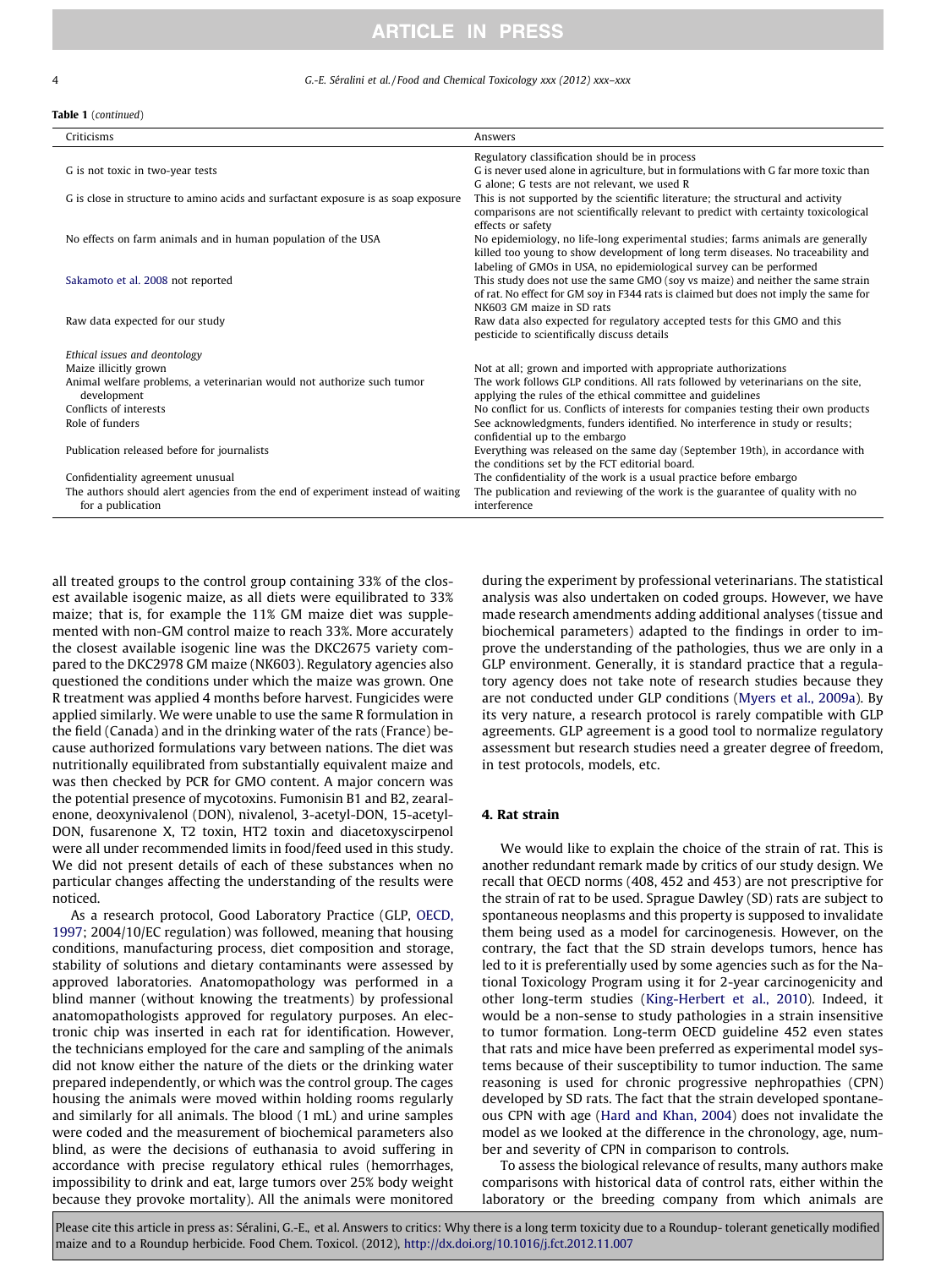sourced. However, this clearly greatly enhances control variability and heightens the risk of false negative findings [\(Cuffe, 2011](#page-6-0)). It is now established that this concept should be used with caution. There are several reasons for this. Control diets for rats are generally not monitored, neither for pesticides ([Hayes, 2004\)](#page-6-0), nor for chemicals leaching from cages or other environmental sources ([Howdeshell et al., 2003\)](#page-6-0). This artificially enhances background effects. The supplier even recognizes that their historical data come from rats potentially fed GMOs since this was not controlled for (Harlan communication), except in our experiment. Thus, it was not appropriate for us to use historical control data. This is also the reason why we did not use reference groups fed different non-substantially equivalent diets, as they increase the standard deviation of the control groups, hiding differential effects due to treatments.

Many non-relevant remarks have also been noticed. Among others, some criticized the use of ad libitum feed to explain the increase of tumor incidence. Guidelines on the design and conduct of chronic toxicity studies state that rodents should be fed and watered ad libitum (OECD, Guidance Document No. 116). The hormonal imbalances were criticized to be due to diurnal or cyclic variations. However, sampling was performed at the same time each day in the morning.

### 5. Focus on statistical analytical methods and outcomes

Statistics do not tell the truth, but may assist in our understanding of experimental outcomes. The biological interpretations and the crossing of methodologies are the key [\(Cooper and Kavlock,](#page-6-0) [1997\)](#page-6-0). We have applied the most modern statistical methods (OPLS-DA, see below) for multivariate data analysis of approximately 50 parameters measured 11 times for 200 rats. This allowed, in a blinded manner, to obtain results significantly discriminant at 99% confidence levels. These discriminant biochemical markers were, for example in the case of sexual hormones (at 95% for females at month 15), when the differences in hormone-dependent tumor incidence with the control group began. Disability in pituitary function was characteristic of this second most affected organ as certified independently by the pathologists in a blinded manner in treated female groups in comparison to controls. Such a disturbance in hormonal function is known to elicit mammary tumors in rats with the pituitary being a target of endocrine disrupting chemicals [\(Wozniak et al., 2005\)](#page-7-0). The pathologists employed in our study explained that most of the mortality in females resulted from tumors, which led to euthanasia independently of the grade of cancer. This is why we did not detail the grade of tumors in our research but with the cancerous nature of the major tumor growths described in our study (Fig. 3 legend and results section (Par. 3.2)). These observations together with microscopic analysis reinforced our conclusions.

We believe all this was more pertinent than the study of statistically non-powerful Kaplan–Meiers' curves on survival (because of the groups of 10 animals per sex dying progressively) that cannot allow any conclusion on mortality linked or not to the treatment. Taking into account these limits, we decided to be simply factual in our presentation and thus describe the chronology and incidence of tumors and deaths. In comparison, statisticians from agencies could evaluate the power of the statistical analyses of the tests conducted by [Hammond et al. \(2004\),](#page-6-0) which gave a score of safety, and that were used for market release. For us, the power of statistics used in [Hammond et al. \(2004\)](#page-6-0) is extremely low to conclude to safety.

In our study, case PLS-regression (Projections to Latent Structures by means of partial least squares) is of particular relevance because, unlike conventional multivariate data analytical methods, it can analyze data sets with variables more numerous than observations, which can be strongly correlated ([Wold et al., 2001\)](#page-7-0). In the case of Orthogonal Partial Least Squares Discriminant Analysis (OPLS-DA) there is separation between the inter-group variation (represented on the predictive component) and the intra-group variation (variability of the samples, represented on the first Yorthogonal components). OPLS-DA is thus not an appropriate method with which to compare mean differences. However, for providing biochemical understanding, we have presented and highlighted those in Table 3 of our study, with highly discriminant parameters in bold text. OPLS-DA renders it possible to identify which variables are responsible for the separation of the groups. For instance, we also indicate in Fig. 5B that estradiol and testosterone are significantly discriminant at 95% confidence levels in some groups (not at 99% like other parameters presented).

Moreover, the SIMCA-P (V12) software (UMETRICS AB Umea, Sweden) for the multivariate analysis of biochemical data uses a method of validation of models, which is a k-fold cross-validation. The  $Q^2(Y)$  parameter which measures the predictive ability of the models is calculated according to this cross-validation method. Only valid models with a satisfactory predictive quality  $Q^2$  index were retained for the selection of the discriminant variables (bold in figures, Table 3). Furthermore, all models retained are significant (CV-ANOVA test with p-value <5%). One of the authors of our paper (D.H.) previously used this method and published their results in international peer-reviewed journals [\(Ledauphin et al., 2010;](#page-6-0) [Malzert-Freon et al., 2010a; Malzert-Freon et al., 2010b\)](#page-6-0).

### 6. Pertinence of the results

The first major criticisms that were raised concerned the results and their format of presentation. A scientific publication is by necessity limited in figures/tables and only shows the data necessary to understand and discuss the conclusions. This is why behavioral studies, ophthalmology, microbiology in feces and in infectious nodules, G in tissues, body and organ weights, feed and water consumptions, transgene in tissues, time effects will be the subject of future publications. The inclusion of these data at this stage would neither add to the main message nor would it improve the understanding of this first publication. Indeed, the peer review process has controlled the logic of the body of data presented. Additional sets of results were included in the revision of the manuscript in response to issues raised by the reviewers prior to publication.

The second major criticism of the results is that we attached too much importance to findings related to mortality and tumor relative to their scientific significance. We are aware of the limitations of these findings as discussed above in relation to the statistical analysis undertaken. The body of evidence for our conclusions comes from the converging methodologies and data (see Focus on Statistics). The variability in rates of mortality can indeed, if looked at in isolation, arise in principle by chance. However, statistical analysis for Figs. 1 and 2 is not of sufficient power to conclude that this is the case or the contrary. This is why we have presented the raw data for these sets of observations. For instance, males presented up to 4 times (2 times of the mean) more large palpable tumors than controls, similarly to that observed in female animals. As these observations may represent a potential risk for the human population, this cannot simply be disregarded so rapidly with nonpotent statistics. This is also why we emphasized statistically discriminant biochemical effects at the 15th month, when most of animals were still alive (in treated groups 90% males, 94% females, and 100% controls). The significantly discriminant biochemical markers disrupted do correspond to the organic markers linked to the pathologies in a blinded analysis for the pathologists, who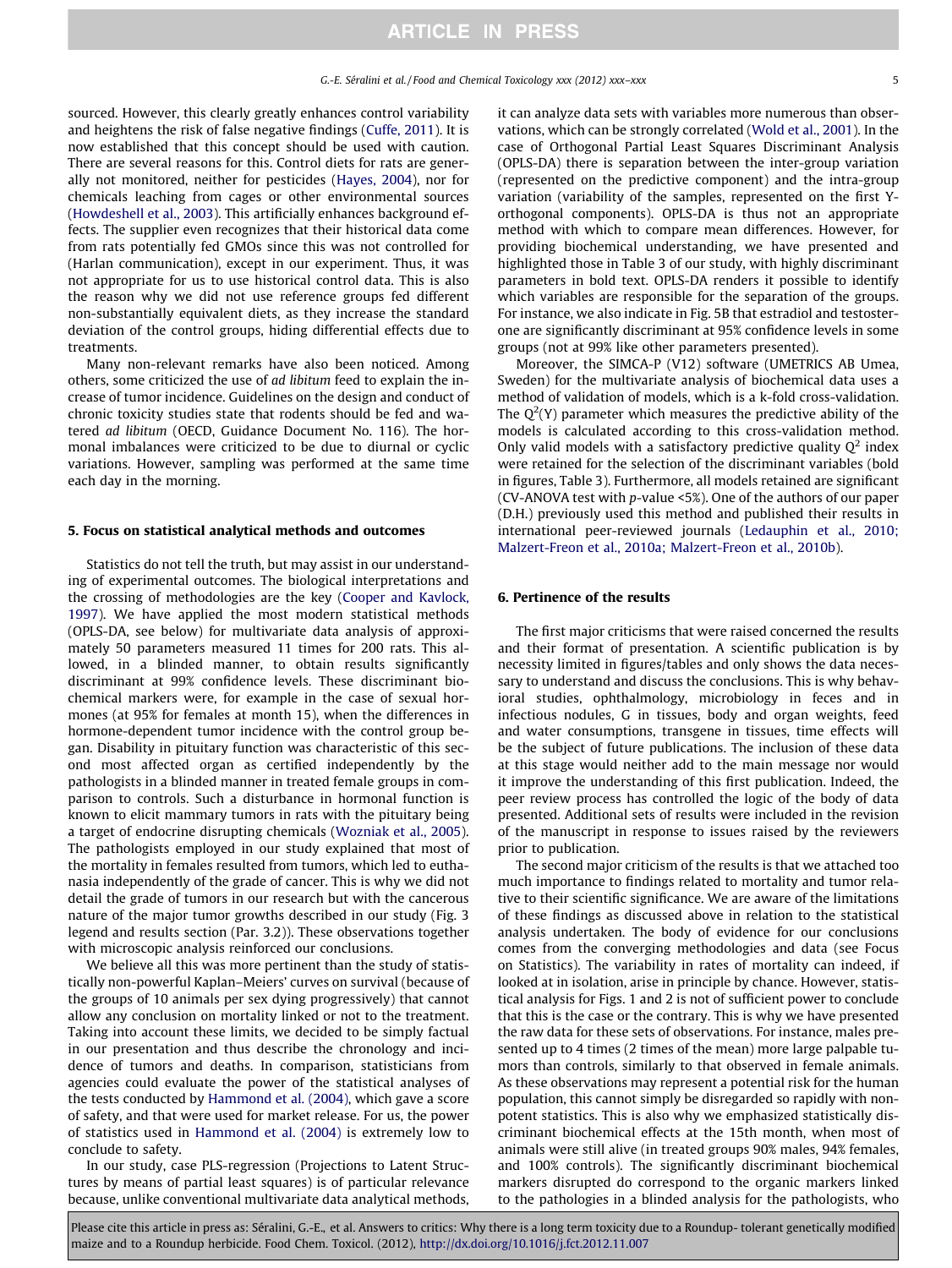in turn linked that to the deaths. The two nephroblastomas in GMO fed groups linked to premature deaths was criticized for bringing confusion to the results, because these tumors are often of embryonic and/or genetic origin. However, these tumors are also known to be promoted by pesticide exposure ([Fear et al., 1998\)](#page-6-0).

The summary of the major histopathological findings in Table 2 was subject to the same criticisms. In fact, we indicated the severities of the CPN and only marked or severe CPN were shown. Indeed, elderly rats are subject to CPN and taking into account all CPN could hide interesting and important differences. The power of statistics may be discussed as for Figs. 1 and 2. However, all these data need to be seen in the context of all the significant results presented in the paper, as previously underlined.

For the findings obtained from the electron microscopy analysis, it is important to compare our results with those reported previously. Several studies have shown ultrastructural abnormalities in the liver of mice fed with GM soy ([Malatesta et al., 2002\)](#page-6-0) and that this structural disturbance was reproduced by adding the herbicide R directly to rat hepatocytes ([Malatesta et al., 2008b\)](#page-6-0). We thus wanted to test if the same disruptions can be seen in the liver of the rats in our experiment. This was indeed the case, and furthermore these observations conform with ours and others published in vitro effects of R ([Gasnier et al., 2010, 2011\)](#page-6-0). Glycogen dispersion or appearance in lakes found by electron microscopy was attributed to the feeding state by some critics. However, differences in feed consumption were not observed during the course of our study. Not only appearance of glycogen in lakes was noticed, but also a reduced rate of transcription of mRNA and rRNA, which is not normally known to be due to the feeding state, but rather to a toxic insult. Ultrastructural patterns revealed by of electron microscopy were coherent with an increase in detoxifying activity in liver, and this is corroborated by differences in cytochrome enzyme activities.

A major gap in some toxicological assessments is the lack of measurements investigating endocrine disrupting effects ([Birn](#page-6-0)[baum, 2012](#page-6-0)). As noted previously, the central dogma in toxicology is that effects vary linearly to dose. This is true for standard poison intoxication. However, toxins with endocrine disruptive properties can give response curves that are U, inverted U or J in shape and are frequently observed in the case of exposure to environmental pollutants ([Vandenberg et al., 2012](#page-7-0)). Endocrine disturbance is supported by observations in human [\(Gasnier et al., 2009](#page-6-0)) and rat testicular cells for R residues [\(Clair et al., 2012\)](#page-6-0). In our study it is demonstrated by statistically significant sex hormone imbalances and disabled pituitary function. Moreover, doses varied from 50 ng/L to 2.5 g/L of glyphosate in R; that is, a factor 50 million, from which we cannot expect linear effects with such a wide range of doses tested, characteristic of the range of different kinds of environmental exposures (tap water, GM food and feed, diluted agricultural use). The kidneys and liver are also sensitive to endocrine disruptors. As the two major detoxifying organs, containing cytochrome P450 or other enzymes involved in xenobiotic or sex steroid metabolism, they often react with steroid sex hormone and related compounds [\(Pascussi et al., 2008\)](#page-7-0).

Last but not least, we have identified phenolic acids as potential biomarkers of metabolic disturbances in the GM diet. We have also measured isoflavones in the diet even though maize does not produce these compounds. Rats indeed did not eat only maize but also other plants in an equilibrated diet. Even OECD 452 guidelines on chronic toxicity ask for testing phytoestrogen content of the diet. Importantly, decrease in phenolic acids is a good indicator of change in the metabolism of the GMO that could in turn lead to a reduced protection against the pathologies observed in the animals fed the NK603 GM maize. However, this does not exclude the possibility of other toxic effects of the GMO alone, which have not been identified in the experiment.

#### 7. Discussion

#### 7.1. Findings in regard with the contradictory hypotheses

Critics have claimed that no argument exists for R to be a sex hormone endocrine disruptor, which is based on a review by [Wil](#page-7-0)[liams et al. \(2000\),](#page-7-0) where most of the studies cover G effects alone and not R. We wish to draw attention again to the fact that G is never used as such, but in formulations with other substances allowing toxicity, both of target and non-target species. This is extensively described for G-based herbicides, but also for other pesticides [\(Eddleston et al., 2012\)](#page-6-0). This is why, in our opinion, all discussion of our study referring to testing of G alone is not relevant. Furthermore, we find it incomprehensible that non-scientific assertions justify R innocuousness by the structural homology of G with non-toxic amino acids. In addition adjuvants in the R formulation cannot be judged harmless by a comparison of their activity to soap. There is no scientific basis to use these assertions to predict with certainty toxicological effects or safety. The fact that G alone is neither a carcinogen nor an endocrine disruptor in regulatory tests is not a proof of the safety of whole R formulations, especially when some formulations contained toxic compounds ([Cox,](#page-6-0) [2004\)](#page-6-0). The unexpected finding of new active principles with human cell toxicity capabilities in G-based herbicides has challenged the relevance of testing G alone as the active principle in R ([Mes](#page-7-0)[nage et al., 2012](#page-7-0)). R has already been demonstrated to be an endocrine disruptor in vivo ([Dallegrave et al., 2007; Oliveira et al., 2007;](#page-6-0) [Romano et al., 2010, 2012\)](#page-6-0) with the underlying mechanism understood in vitro.

Several studies have shown significant endocrine disrupting effects of R, such as decrease in progesterone production, decreased levels of Steroidogenic Acute Regulatory (StAR) mRNA production in MA-10 mouse Leydig cells ([Walsh et al., 2000\)](#page-7-0), decrease in aromatase mRNA and activity levels in JEG3 cells and placental and equine testicular microsomes [\(Richard et al., 2005; Benachour](#page-7-0) [et al., 2007\)](#page-7-0), inhibition of transcriptional activities of androgens and of both  $\alpha$ - and  $\beta$ -estrogen receptors in cells ([Gasnier et al.,](#page-6-0) [2009\)](#page-6-0), and a decrease in testosterone production in rat Leydig cells ([Clair et al., 2012](#page-6-0)). All these studies reinforce the biological relevance of our findings.

Some critics have emphasized that no adverse effects have been reported on either farm animals or in the human population of the USA who have consumed an unknown mixture GMO crop derived food. Such claims are scientifically unsound for the following reasons. First, it is important to note that there have been neither epidemiological studies of the human population nor monitoring of farm animals in an attempt to correlate any ill-health observed with the consumption of a given GM crop. Second, it should be recalled that farm animals are not reared to live for the entire duration of their natural lifespan, and thus usually do not live long enough to develop long-term chronic diseases, which contrasts with the rats in our life-long experiment. If any studies in lactating cows are conducted, biological analyses performed are far less complete than those done in regulatory tests using rodents including in our study. Third, as there is no labeling of GMO food and feed in the USA, the amount consumed is unknown, and no ''control group'' exists. Thus, without a clear traceability or labeling, no epidemiological survey can be performed.

#### 7.2. Ethical issues

Many critics argue against our refusal to release all the raw data generated in our study. This is a very unusual request when we clearly stated that we plan several other papers out of this data set. Our study was not performed for regulatory purposes. How-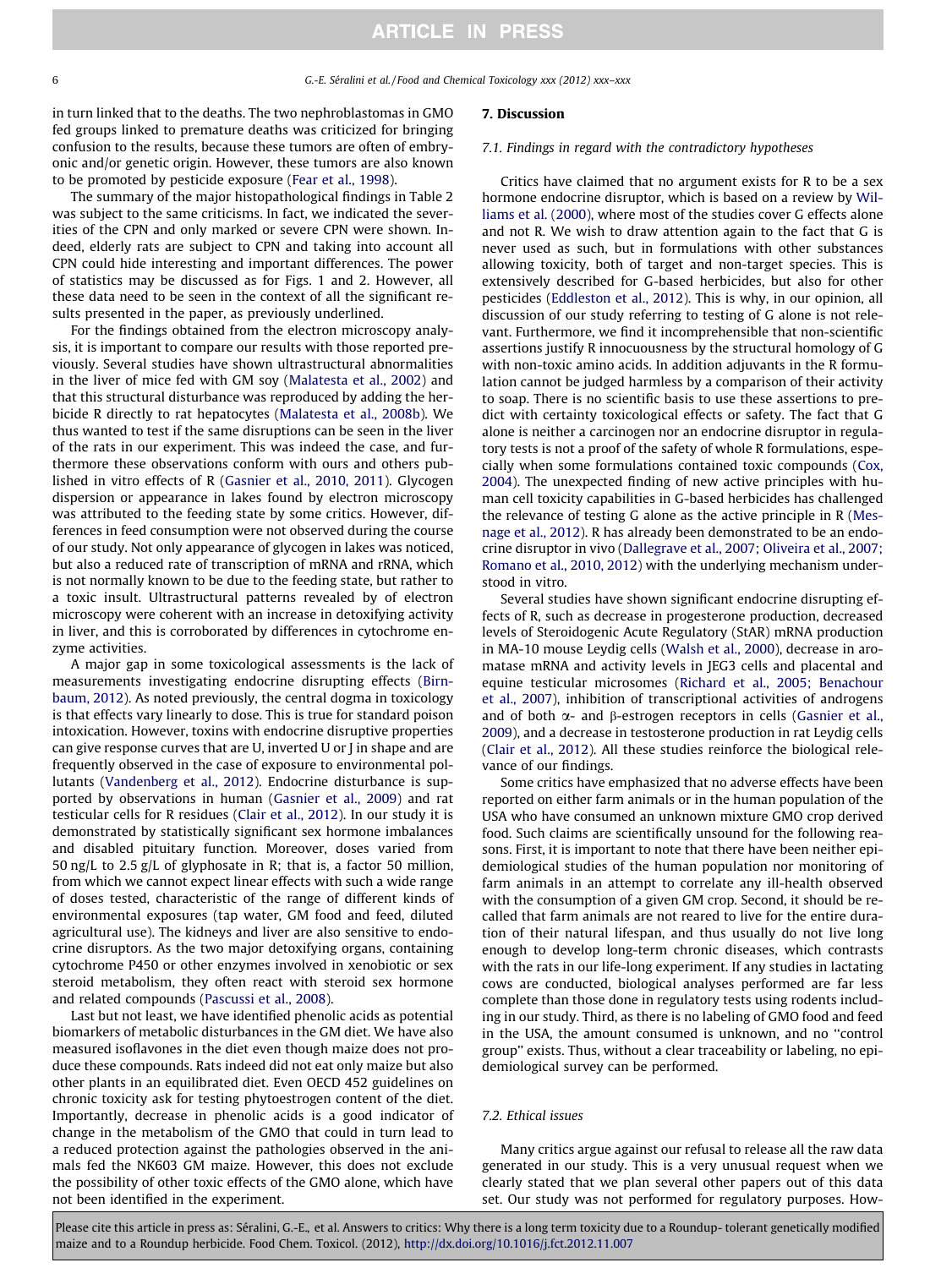#### G.-E. Séralini et al. / Food and Chemical Toxicology xxx (2012) xxx–xxx 7

<span id="page-6-0"></span>ever, due to the social impact and for full scientific understanding of the potential risks associated NK603 GM maize and R, we will release our raw data if the regulatory agencies that have taken industry data into account in their approval of their products also release the data pertinent for environmental and health risk assessments, in particular their longest toxicological tests on mammals, as we have indicated in our correspondence with EFSA. As a first step to this end, we have communicated the raw data underlying the data presented in Figs. 1 and 2 to the French food safety agency (ANSES), and answered their questions on experimental design and results, including analysis of food composition and mycotoxin content, etc.

Most of the criticisms on the topic of ethical conduct relate to animal welfare, some thinking that we overpassed the threshold in size of tumors above which animals should be euthanized, with the purpose of taking shocking photographs. However, it should be recalled that in a GLP environment, animal welfare is of major concern and that we fully respected the threshold in tumor size before euthanasia. Pictures of every animal and organ were taken. We presented those related to the most observed pathologies, including those of a microscopic nature, for illustrative purposes in Fig. 3, with rats representative of each group.

Some critics raised concerns about the role of the funders of this work, and possible conflicts of interest. Of course, the funders neither played a role in the design and conduct of the experiment, and nor in its interpretation. The data remained confidential to the funders. We recall that in the regulatory assessment of GMOs, chemicals and medicines, tests are conducted by the applying companies themselves, often in their own laboratories. As a result, conflicts of interest exist in these cases. These are even not claimed by authors from the company defending the safety of the tested products (Hammond et al., 2012). Our study does not aim to request commercialization of a new product. In contrast, we wanted to estimate the health risk of these products. It is the most detailed test conducted to date that is also independent from biotechnology and pesticide companies. We encourage others to replicate such chronic experiments, with greater statistical power. What is now urgently required is for the burden of proof to be obtained experimentally by studies conducted independent from industry. This was recommended by regulatory agencies in France that have assessed our work, even though their objective is more to regulate products than to review research. GM NK603 and R cannot be regarded as safe to date.

#### Conflict of Interest

The authors declare that there are no conflicts of interest.

### Acknowledgments

We would like to acknowledge again our funders as already stated in our original publication (FPH, CERES, Ministry of Research, CRIIGEN structural help). We warmly thank also fellowships for S.G. (Léa Nature, Nature Vivante), and all supports, constructive and positive comments coming from almost 300 scientists from more than 33 countries from 5 continents (November 2012).

#### References

- Antoniou, M., Habib, M.E.M., Howard, C.V., Jennings, R.C., Leifert, C., Nodari, R.O., Robinson, C.J., Fagan, J., 2012. Teratogenic effects of glyphosate-based herbicides: divergence of regulatory decisions from scientific evidence. J. Environ. Anal. Toxicol. S4:006. http://dx.doi.org[/10.4172/2161-0525.S4-006.](http://dx.doi.org/10.4172/2161-0525.S4-006)
- Benachour, N., Sipahutar, H., Moslemi, S., Gasnier, C., Travert, C., Seralini, G.E., 2007. Time- and dose-dependent effects of roundup on human embryonic and placental cells. Arch. Environ. Contam. Toxicol. 53, 126–133.
- Birnbaum, L.S., 2012. Environmental chemicals: evaluating low-dose effects. Environ. Health Perspect. 120 (4), a143–a144.
- Clair, E., Mesnage, R., Travert, C., Seralini, G.E., 2012. A glyphosate-based herbicide induces necrosis and apoptosis in mature rat testicular cells in vitro and testosterone decrease at lower levels. Toxicol. In Vitro 26 (2), 269–279.
- Cooper, R.L., Kavlock, R.J., 1997. Endocrine disruptors and reproductive development: a weight-of-evidence overview. J. Endocrinol. 152, 159–166.
- Cox, C., 2004. Herbicide factsheet glyphosate. J. Pestic. Reform 24, 10–15. Cuffe, R.L., 2011. The inclusion of historical control data may reduce the power of a confirmatory study. Stat. Med. 30, 1329–1338.
- Dallegrave, E., Mantese, F.D., Oliveira, R.T., Andrade, A.J., Dalsenter, P.R., Langeloh, A., 2007. Pre- and postnatal toxicity of the commercial glyphosate formulation in Wistar rats. Arch. Toxicol. 81, 665–673.
- Domingo, J.L., 2007. Toxicity studies of genetically modified plants: a review of the published literature. Crit. Rev. Food Sci. Nutr. 47, 721–733.
- Domingo, J.L., Giné Bordonaba, J., 2011. A literature review on the safety assessment of genetically modified plants. Environ. Int. 37, 734–742.
- Doull, J., Gaylor, D., Greim, H.A., Lovell, D.P., Lynch, B., Munro, I.C., 2007. Report of an Expert Panel on the reanalysis by of a 90-day study conducted by Monsanto in support of the safety of a genetically modified corn variety (MON 863). Food Chem. Toxicol. 45, 2073–2085.
- Eddleston, M., Street, J.M., Self, I., Thompson, A., King, T., Williams, N., Naredo, G., Dissanayake, K., Yu, L.M., Worek, F., John, H., Smith, S., Thiermann, H., Harris, J.B., Eddie Clutton, R., 2012. A role for solvents in the toxicity of agricultural organophosphorus pesticides. Toxicology 294, 94–103.
- EFSA, 2007. EFSA review of statistical analyses conducted for the assessment of the MON 863 90-day rat feeding study.
- EFSA, 2009. Applications (references EFSA-GMO-NL-2005-22, EFSA-GMO-RX-NK603) for the placing on the market of the genetically modified glyphosate tolerant maize NK603 (...) under Regulation (EC) No 1829/2003 from Monsanto. EFSA J. 1137, 16–50.
- Fear, N.T., Roman, E., Reeves, G., Pannett, B., 1998. Childhood cancer and paternal employment in agriculture: the role of pesticides. Br. J. Cancer 77, 825–829.
- Gasnier, C., Dumont, C., Benachour, N., Clair, E., Chagnon, M.C., Seralini, G.E., 2009. Glyphosate-based herbicides are toxic and endocrine disruptors in human cell lines. Toxicology 262, 184–191.
- Gasnier, C., Benachour, N., Clair, E., Travert, C., Langlois, F., Laurant, C., Decroix-Laporte, C., Séralini, G.E., 2010. Dig1 protects against cell death provoked by glyphosate-based herbicides in human liver cell lines. J. Occup. Med. Toxicol. 5, 29.
- Gasnier, C., Laurant, C., Decroix-Laporte, C., Mesnage, R., Clair, E., Travert, C., Séralini, G.E., 2011. Defined plant extracts can protect human cells against combined xenobiotic effects. J. Occup. Med. Toxicol. 6 (1), 3.
- Hammond, B., Dudek, R., Lemen, J., Nemeth, M., 2004. Results of a 13 week safety assurance study with rats fed grain from glyphosate tolerant corn. Food Chem. Toxicol. 42, 1003–1014.
- Hammond, B., Goldstein, D.A., Saltmiras, A., 2012. Letter to the editor. Food Chem. Toxicol. [http://dx.doi.org/10.1016/j.fct.2012.10.044.](http://dx.doi.org/10.1016/j.fct.2012.10.044)
- Hard, G.C., Khan, K.N., 2004. A contemporary overview of chronic progressive nephropathy in the laboratory rat, and its significance for human risk assessment. Toxicol. Pathol. 32, 171–180.
- Hayes, T.B., 2004. There is no denying this: defusing the confusion about atrazine. Biosciences 54, 1139–1149.
- Hilbeck, A., Meier, M., Trtikova, M., 2012. Underlying reasons of the controversy over adverse effects of Bt toxins on lady beetle and lacewing larvae. Environ. Sci. Eur. 24, 9.
- Howdeshell, K.L., Peterman, P.H., Judy, B.M., Taylor, J.A., Orazio, C.E., Ruhlen, R.L., Vom Saal, F.S., Welshons, W.V., 2003. Bisphenol A is released from used polycarbonate animal cages into water at room temperature. Environ. Health Perspect. 111, 1180–1187.
- James, C., 2011. Global status of commercialized biotech/GM crops: 2011. ISAAA Brief, 43.
- King-Herbert, A.P., Sills, R.C., Bucher, J.R., 2010. Commentary: update on animal models for NTP studies. Toxicol. Pathol. 38, 180–181.
- Ledauphin, J., Lemilbeau, C., Barillier, D., Hennequin, D., 2010. Differences in the volatile compositions of French labeled brandies using GC-MS and PLS-DA. J. Agric. Food Chem. 58, 7782–7793.
- Malatesta, M., Caporaloni, C., Gavaudan, S., Rocchi, M.B., Serafini, S., Tiberi, C., Gazzanelli, G., 2002. Ultrastructural morphometrical and immunocytochemical analyses of hepatocyte nuclei from mice fed on genetically modified soybean. Cell Struct. Funct. 27, 173–180.
- Malatesta, M., Boraldi, F., Annovi, G., Baldelli, B., Battistelli, S., Biggiogera, M., Quaglino, D., 2008a. A long-term study on female mice fed on a genetically modified soybean: effects on liver ageing. Histochem. Cell Biol. 130, 967– 977.
- Malatesta, M., Perdoni, F., Santin, G., Battistelli, S., Muller, S., Biggiogera, M., 2008b. Hepatoma tissue culture (HTC) cells as a model for investigating the effects of low concentrations of herbicide on cell structure and function. Toxicol. In Vitro 22, 1853–1860.
- Malzert-Freon, A., Hennequin, D., Rault, S., 2010a. Partial least squares analysis and mixture design for the study of the influence of composition variables on lipidic nanoparticle characteristics. J. Pharm. Sci. 99, 4603–4615.
- Malzert-Freon, A., Saint-Lorant, G., Hennequin, D., Gauduchon, P., Poulain, L., Rault, S., 2010b. Influence of the introduction of a solubility enhancer on the formulation of lipidic nanoparticles with improved drug loading rates. Eur. J. Pharm. Biopharm. 75, 117–127.